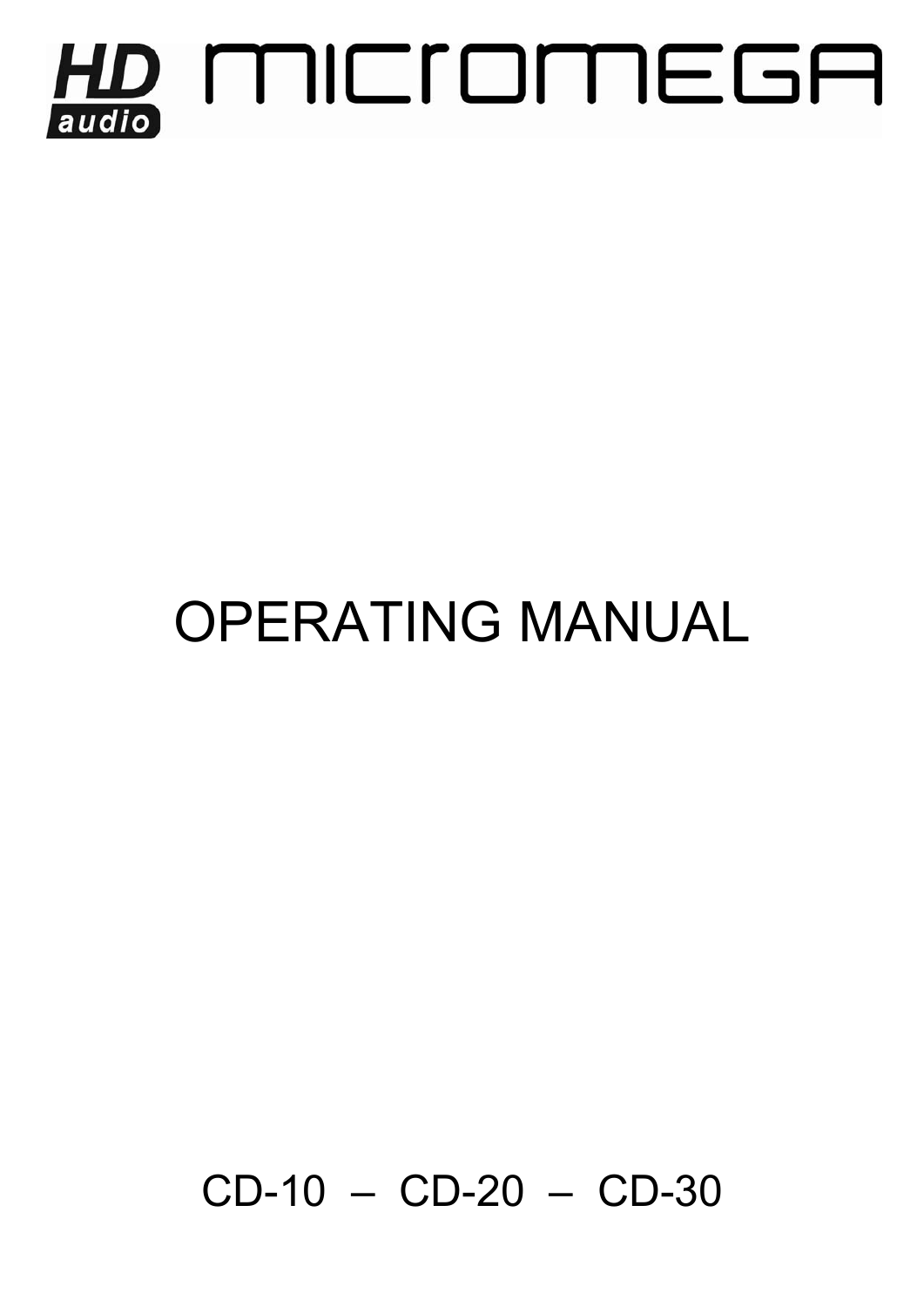

\* non contractual pictures

#### **Dear Customer,**

Thank you for purchasing one of the 3 Micromega CD players: CD-10, CD-20, CD-30. These players are mainly different by their audio characteristics. This manual is then common for the 3 models.

This unit provides ease of use and sonics of the highest quality. Please pay close attention to this instruction manual, and read it fully before attempting to operate. It is designed to ensure you maximise your pleasure of CD player and familiarise you with its many unique functions.

#### **CHECKING**

Check that the carton has no damage. Should you have any doubt about its condition, please do not hesitate to contact your dealer.

#### **UNPACKING**

Very carefully remove the unit from the box, taking care to preserve all the packing material. It is good practice to put the carton and its contents into an outer plastic bag and deposit it somewhere safe and dry. In the unlikely event that your unit needs to be sent back to either your dealer or distributor, it must be sent in the original packing material. Failure to observe this will invalidate your warranty.

#### **ACCESSORIES**

Upon opening the carton you should find the following:

- Mains Lead.
- Micromega system remote control handset
- 4 batteries 1V5 / AAA

#### **MAINS VOLTAGE**

Check that the mains voltage indicated on both the carton and the bottom of the unit correspond to the local power supply.

If you are in any doubt, consult your dealer.

### **INSTALLATION**

In order to obtain the maximum performance of CD player, it is important to follow the installation instructions.

Wherever possible, we recommend that the CD player is installed in an audio rack or other suitable furniture that provides sufficient ventilation.

#### **CONNECTIONS**

Having verified that the ON/OFF switch is on OFF position, connect the mains leads provided to the rear of the unit and to the wall socket.

Connect the interconnect cable from the rear of your player to your amplifier input. Connect the Digital out if required.

#### **POWER UP**

You may now turn on your CD player by switching the ON/OFF switch located at the back of the unit. A message "CD" is written for a second.



At first start-up, or when both keys **NEXT** and **PREV** are pressed simultaneously and when power is switched on, you can choose the displaying language of your player:



Press **PLAY** to select French or **MODE** to select English. There is 5 seconds to do so, if not English language is selected by default. Then a welcoming message appears.



The standby LED lightens up indicating that the unit is in standby mode. Press once the **CD** key of the remote control or the **STANDBY** key of the unit. If there is a disc, reading starts and its content is displayed. Otherwise it indicates:



#### **FRONT PANEL**

**DISC**: To stop play, to clear a program in stop. Display on/off (long pressure). **PLAY**: To start play and to pause during play.

**PREVIOUS**: Selection of the previous track and reverse search during play .To replay the current track during play.

**NEXT**: Selection of the next track and forward search during play.

**MODE**: CD-TEXT on/off and Digital output on/off (long pressure).

**STANDBY**: To switch the unit in and out of Standby mode. A blue LED located in the middle of the panel illuminates when in Standby mode.

#### **DISPLAY**

| <b>THEFT F</b><br>10 M T 1 |  | <b>ALLES ATTENT ATTENTS</b> | ה אחדות אחדות הדרות הדרות הדרות . | والمستر الموادي المستحقق المستحقق والمستحق المستحق المستحقق المستحقق<br>STEEL SHEEL \$200 NOW SHEEL SHEEL \$200<br>والمتعارض والمنافر والمراوي فتتواط والتوار والتوار والتوار<br><b>CONTRACTOR CONTRACTO COMPANY CONTRACTOR</b> | <b>ALL DEAL BLUE</b><br>----- --- |  |
|----------------------------|--|-----------------------------|-----------------------------------|---------------------------------------------------------------------------------------------------------------------------------------------------------------------------------------------------------------------------------|-----------------------------------|--|
|                            |  |                             |                                   |                                                                                                                                                                                                                                 |                                   |  |

The display indicates:

- On the left side track indication.
- In the middle the status of the unit
- On the right side the time in minutes and seconds.

**PLAY**

Open the tray and place a disc. When the tray is closed, the player reads the disc:



If no disc is detected, the display indicates "NO DISC".

Press PLAY to begin reading the disc. The display indicates:

| <b>BELLEVILLE</b><br><b>COLORED AND REAL</b><br><b>. BELLET</b> | <b>THE REAL PROPERTY</b><br><b>ALLIED CONTRACT</b><br><b>TELEVISION</b><br><b>TELEVISION</b><br><b>THE R</b><br>T T<br><b>HELL</b> | <b>COLOR</b> | OUTED OTHER<br><b>CLASS CONTRACTOR</b><br><b>THEFT</b><br>and the company<br><b>THE TELEVIS</b><br><b>COLOR</b> | <b>OUTER</b><br><b>FIFTING</b><br><b>DODO</b> | <b>PERSONAL PROPERTY AND RESIDENTS</b><br><b>BUTTER</b><br><b>THEFT</b> | <b>CONTRACTOR</b><br>T.<br><b>THE</b> | <b>THEFT</b><br><b>THEFT</b><br>HE. | <b>THEFT</b><br><b>CONTRACTOR</b><br><b>ALCOHOL:</b><br><b>THE STATE</b><br><b>THE R</b> | $\blacksquare$<br><br><b>NUMBER</b> |
|-----------------------------------------------------------------|------------------------------------------------------------------------------------------------------------------------------------|--------------|-----------------------------------------------------------------------------------------------------------------|-----------------------------------------------|-------------------------------------------------------------------------|---------------------------------------|-------------------------------------|------------------------------------------------------------------------------------------|-------------------------------------|
|-----------------------------------------------------------------|------------------------------------------------------------------------------------------------------------------------------------|--------------|-----------------------------------------------------------------------------------------------------------------|-----------------------------------------------|-------------------------------------------------------------------------|---------------------------------------|-------------------------------------|------------------------------------------------------------------------------------------|-------------------------------------|

The display indicates on the left hand the current track, play mode and elapsed time on the right hand.

If you wish to stop playing a disc, press **DISC** on the unit or **STOP** with the remote.

#### **STANDBY MODE**

To put the player in standby mode, press **STANDBY** on the unit or on the remote. If the tray is open, it will close, then the LED illuminates showing the device is in standby mode.

#### **TRAY SPEED**

You can select the speed of the tray by pressing **PLAY** and **PREVIOUS** while powering up the player. The display shows then: SPEED MED. To change press **NEXT**, **MODE** or **STANDBY**. Confirm your choice by pressing **DISC**.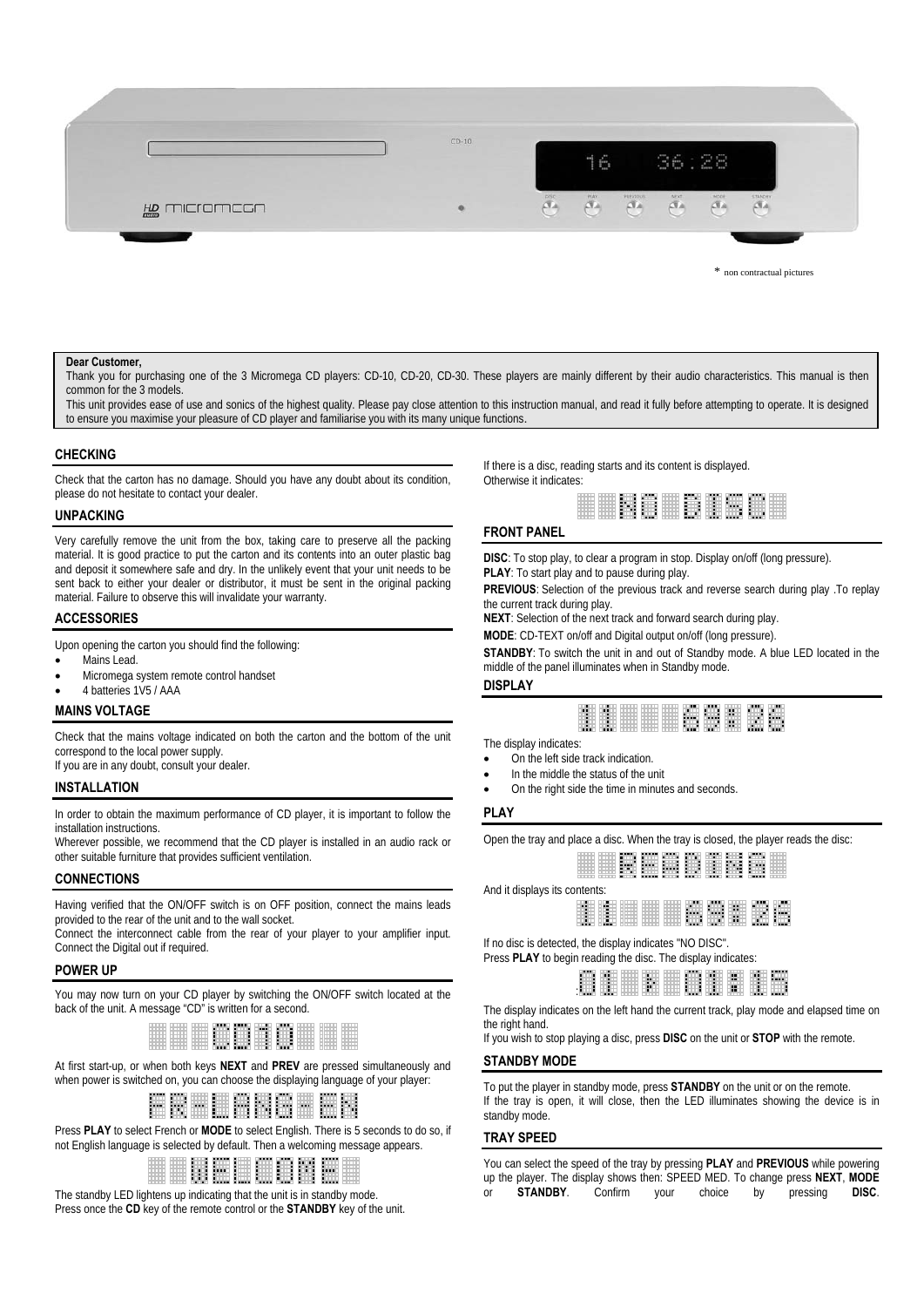### **DISPLAY OFF**

You can choose to minimize the display by pressing the key **Display ▼** of the remote or by a long pressure on the **DISC** key of the unit.



When accessing another function, the display becomes full again for 5 seconds to show the state of the unit.

To come back to normal displaying mode, press **Display ▲**on the remote or do a long pressure of the **DISC** key.

#### **TRACK SELECTION**

Selecting a track can be done by pressing directly numeric key of the remote. You may also access any track using of the **NEXT** or **PREVIOUS** keys of the device or remote control.

#### **PROGRAM**

Programming tracks can only be done from the remote control handset.

You may program a maximum of 40 tracks of the same disc. Select the number of the track that you desire to store by using direct access keys.

Store your choice by pressing the PROG key. The display indicates for instance:



The first two digits indicate that one track has been programmed and the last 4 ones are the duration of the program.

Each time you select a track and store it (**PROG** key), the display will show the number of stored tracks and the total time of this selection. Select all the tracks you wish to program.

If the program is full (40 tracks already programmed), the display indicates:



Press the **PLAY** key to start playing your selection.

When the selection has finished, press the **DISC** key of the player or the **STOP** key of the handset again to clear the selection until P disappear from the display.

#### **REPEAT**

Press the **REPEAT** key before or during Play.

The display indicates that you are repeating the current track:

臘 ₩ 灩

Press the **REPEAT** key again and the display indicates that you will be repeating the whole disc:



Press the **REPEAT** key to cancel the repeat mode.

#### **SEARCH**

A long pressure on the **PREVIOUS** key will allow you to search for a passage in reverse direction whereas a long pressure on the **NEXT** key will allow you to search for a passage in the forward direction.

The time that you continue to press the key determines the speed of the search.

In search mode the output volume is always reduced.

#### **CD-TEXT**

CD-TEXT mode allows to display CD-text information as long as the disc is featured as such.

To activate CD-TEXT mode, press once on the **MODE** key. The display shows:

| 10000<br><b>ITTI</b><br><b>TELESCO</b><br>ممالك<br><b>INDUSTRI</b><br>تتنتات<br>10000 | .<br>--<br>TIEE<br><b>BULLER</b><br><b>THEFT</b>                       | <b>The State</b><br><b>BULLER</b><br>.<br><b>HOMES</b>              | aanaa<br><b>COLOR</b><br><b>CONTRACTO</b><br>000000<br><b>BOOD</b><br><b>DODOD</b> | <b>MANAH</b><br>n a m<br><b>ILL IS</b><br>mт<br>東田<br>E.<br><b>COMPANY</b>              | ----<br><b>ALL AND REAL</b><br><b>Service</b><br><b>SHIPS</b><br>nia nin                    | <b>MODE</b><br><b>MELTING</b><br><b>MELTING</b>   | m.<br><b>COMPANY</b><br>. .<br><b>COMPOS</b>                        | 10000<br>----<br>00000<br>800 C<br>00000                                                              | 10000<br><b>DELLE</b><br><b>CONTRACTOR</b><br><b>DELLE</b><br><b>BREED</b><br><b>DRAMA</b> |
|---------------------------------------------------------------------------------------|------------------------------------------------------------------------|---------------------------------------------------------------------|------------------------------------------------------------------------------------|-----------------------------------------------------------------------------------------|---------------------------------------------------------------------------------------------|---------------------------------------------------|---------------------------------------------------------------------|-------------------------------------------------------------------------------------------------------|--------------------------------------------------------------------------------------------|
| mm<br>mm<br><b>COLOR</b><br>mm<br><b>COLOR</b><br>mm<br><b>CONTRACTOR</b>             | $\blacksquare$<br><b>ALCOHOL:</b><br><b>ARTIST 1</b><br>$\blacksquare$ | <b>KILLER</b><br><br>.<br><b>THE R. P. LEWIS</b><br><b>ALL 1999</b> | <b>CHARGE</b><br><b>BUTTER</b><br>$\blacksquare$<br>----<br>TIT O                  | <b>ALL 1988</b><br>$\blacksquare$<br><b>ALL 10</b><br>$\blacksquare$<br><b>ALCOHOL:</b> | $\blacksquare$<br>ш<br>$\blacksquare$<br><b>ALL THE</b><br>$\blacksquare$<br><b>SERVICE</b> | <br>TTTT<br><b>MODEL</b><br><br>m<br><b>TITLE</b> | <br>n<br><b>ALL BUT</b><br>$\blacksquare$<br><b>ALCOHOL:</b><br>. . | mmm<br><b>BELLET</b><br>----<br><b>DITTIE</b><br>mmmmmmmmmmm<br><b>Bridge Accountance Instruments</b> | <b>STORE</b><br><b>MARKET</b><br>7000<br>oom<br>1000<br><b>COLOR</b>                       |

To come back to normal mode, press again on the **MODE** key. The display shows:

| 17.TT<br><b>111111</b><br>1777<br>00 T.T                                | <br><b>MARKET</b><br>. .<br>mm<br>TT T<br><b>THEFT</b> | <b>HELL</b><br><b>NOTES</b><br>.<br>. .<br> | <b>FEBRUA</b><br>5566<br>mmmmmm<br>-1777<br>nmm<br>mmm<br><b>DOUGLE</b> | <b>MAGNET</b><br><b>TELEVISION</b><br>m<br>ı<br>m<br>m<br>ш<br><b>The Contract</b><br>mг | <b>BOOK AND A</b><br>$\blacksquare$<br><b>BELLET</b><br>Se e e T<br>ш<br>m<br>$\blacksquare$<br><b>Barrow</b> | $\blacksquare$<br><b>TIME</b><br>m<br><b>THE REAL</b><br>.<br>. . | <br>ПF<br>ш<br>mr<br><b>TILL</b> | <b>FRIDE</b><br><b>TELEVISION</b><br><b>DOUGLE</b>              | <b>GELERY</b><br>700 T<br>----<br>10000<br><b>100000</b><br><b>FIFTEE</b> |
|-------------------------------------------------------------------------|--------------------------------------------------------|---------------------------------------------|-------------------------------------------------------------------------|------------------------------------------------------------------------------------------|---------------------------------------------------------------------------------------------------------------|-------------------------------------------------------------------|----------------------------------|-----------------------------------------------------------------|---------------------------------------------------------------------------|
| 888<br><b>COUNTER</b><br><u>rittit</u><br>anar<br><b>BELLET</b><br>anna | <b>TELL</b><br>anno<br><b>STATISTICS</b><br>.          | 带                                           | <br>.<br>1000<br>W.                                                     | an an<br><b>Service</b><br>₩                                                             | <b>SAMPLE</b><br><b>Service</b><br>u.                                                                         | <b>B</b> erry<br><b>BEFFE</b><br><b>TITLE</b><br>H.               | 1000<br>a.<br>TT<br>н<br>1       | <b>RELL</b><br><b>TTP</b><br><b>TIME</b><br>1866<br><b>FILL</b> | <b>TITLE</b><br><b>TELEVISION</b><br>0000                                 |

In stop mode, after reading the content of the disc, the unit will display the name of the artist and the title of the album

Because the display has 10 characters only, if the content is larger than this number, the display will scroll the text.

#### **DIGITAL OUPUT**

You can activate the Digital output by executing a long pressure on the **MODE** key at any moment. This is necessary if you wish to use a separate Digital to Analog converter or if you wish to make a Digital recording. When activated, the display indicates:

| $\blacksquare$<br><b>THE</b><br>$\blacksquare$<br>œ<br>$\blacksquare$<br>n an a<br>$\blacksquare$ | <b>CONTRACT</b><br><b>The Control</b><br>m<br><b>THEFT</b><br>m<br><b>TELEVISION</b><br>m<br><b>THE 27 YEAR</b><br>m<br><b>CONTRACTOR</b><br><b>BULL</b> | <b>THE R</b><br><b>STORY</b><br>$\blacksquare$<br>.<br><b>BUT THE</b><br><b>ALCOHOL: 4</b><br><b>THEFT</b> | <b>DITTIN</b><br><b>DITTIN</b><br>00000<br><b>HITLE</b><br>00000<br><b>CONTRACTOR</b><br><b>DETER</b> | <b>THEFT</b><br><b>ALL AND REAL</b><br>$\mathbf{r}$<br><b>MILLION</b><br>.<br>×.<br><b>BLUE</b><br><b>ALL 19</b> | <b>KILLER</b><br><b>MELTING</b><br>×<br>T<br>m<br>×<br><b>MILLER</b><br>×<br><b>FULLY</b> | <br><b>TELEVIS</b><br>m<br><b>KILL</b><br>m<br>œ<br>$\blacksquare$<br>m<br><b>THE REAL</b><br><b>THE R</b><br>m | <b>FRIDAY</b><br><b>MILLION</b><br><b>MELTING</b><br><br><b>TITLE</b><br>ш<br><b>FULLY</b><br><b>MELTING</b> | .<br><b>ALL 1989</b><br><b>METER</b><br>.<br><b>BELLET BE</b><br><b>HELL BE</b><br><b>THEFT</b> | ш<br>mm.<br>--<br>om.<br>▫<br>om.<br><b>COLOR</b> |
|---------------------------------------------------------------------------------------------------|----------------------------------------------------------------------------------------------------------------------------------------------------------|------------------------------------------------------------------------------------------------------------|-------------------------------------------------------------------------------------------------------|------------------------------------------------------------------------------------------------------------------|-------------------------------------------------------------------------------------------|-----------------------------------------------------------------------------------------------------------------|--------------------------------------------------------------------------------------------------------------|-------------------------------------------------------------------------------------------------|---------------------------------------------------|
| m<br>m<br>m<br>m<br>$\overline{1}$<br>m                                                           | <b>FEETH</b><br><b>CONTRACTOR</b><br>$\blacksquare$<br><b>ALL 10</b><br>$\blacksquare$<br><b>HILL BE</b>                                                 | $\blacksquare$<br><b>HILL BE</b><br><b>MARTINE</b><br>.<br><b>THE</b><br>ш<br>. .                          | <b>THEFT</b><br><b>ALCOHOL:</b><br>$\blacksquare$<br>-----<br><b>BUTTER</b><br><b>ALL THE</b>         | <br><b>ALCOHOL:</b><br><b>STEP 18</b><br><br><b>BUT THE</b><br><b>SILLER</b>                                     | חדר<br>חדר<br>חרונו<br>m<br>ш<br>$\blacksquare$<br>m                                      | <br>$\blacksquare$<br>$\blacksquare$<br><br>$\blacksquare$<br>---                                               | <b>BUT BUT</b><br><b>MILLION</b><br>.<br>$\blacksquare$<br><b>ALCOHOL:</b>                                   | <b>COLOR</b><br><b>CONTROL</b><br><b>COLOR</b><br><b>CONTRACTOR</b><br><b>DOM:N</b><br><b>.</b> | <b>DDD</b><br>mm<br>ooc<br>nn.<br>nn.<br>٥œ       |

If you want to disable the digital output, you can switch back to normal mode using the same procedure:

| <b>BUT BUT</b><br><b>STATE</b><br>$\blacksquare$<br><b>STORY</b><br><b>FRIDAY</b>                                       | . .<br>. .<br>n<br>$\blacksquare$<br>. .<br>œ<br><b>CREATED</b>                 | <b>STORY</b><br><b>ALCOHOL:</b><br>--<br><b>BUT THE</b><br><b>ALC: YES</b><br><b>THEFT</b>           | <b>DITTIN</b><br><b>DELLE DI</b><br>----<br><b>DELLE</b><br><b>DITTER</b><br><b>DITTIN</b> | <b>METALLIC</b><br><b>Hilling</b><br>$\blacksquare$                            | <b>MELTING</b><br><b>MARK</b><br><b>MELTING</b><br><b>FULLY</b><br><b>PERMIT PERMIT</b> | <b>THE R</b><br>œ<br><b>BELLE</b><br>mп<br>œ<br>$\blacksquare$<br>m<br><b>TILL</b><br>- 63<br><b>THE REAL</b> | <b>MELTING</b><br><br>ж<br><b>TITLE</b><br><b>FULLY</b><br><b>FORD</b> | $\blacksquare$<br><b>THE</b><br><b>Britis</b><br><b>DEED</b>                                | <b>TILL BE</b><br>m<br>$\blacksquare$<br><b>TILL</b><br><b>DELLE BELLE</b>                  |
|-------------------------------------------------------------------------------------------------------------------------|---------------------------------------------------------------------------------|------------------------------------------------------------------------------------------------------|--------------------------------------------------------------------------------------------|--------------------------------------------------------------------------------|-----------------------------------------------------------------------------------------|---------------------------------------------------------------------------------------------------------------|------------------------------------------------------------------------|---------------------------------------------------------------------------------------------|---------------------------------------------------------------------------------------------|
| <b>TITLE</b><br><b>TELEVISION</b><br><b>CONTRACTOR</b><br><b>THEFT</b><br><b>COLOR</b><br><b>- 1111</b><br><b>TITLE</b> | <b>MARKET</b><br><b>The County</b><br>. .<br>.<br><b>STORY</b><br><b>HER 11</b> | <b>THEFT</b><br><b>CONTRACTOR</b><br><b>CONTRACTOR</b><br>m<br><b>CONTRACTOR</b><br><b>THEFT</b><br> | ----<br>$\blacksquare$<br><b>COLOR</b><br><br><b>CONTRACTOR</b><br><b>MARINE</b><br>       | <b>CONTRACTOR</b><br><b>STORY STORY</b><br><b>NETTING REGION</b><br><br>.<br>. | <b>MARKET</b><br><br>DO.<br>п<br>m<br>anna anna anno                                    | $\blacksquare$<br>$\blacksquare$<br>$\blacksquare$<br>ш<br>---<br>-----                                       | <br><b>ALL THE</b><br><b>ALCOHOL:</b><br><br><b>ALCOHOL:</b><br>-----  | <b>FRIDAY</b><br><b>NOTES</b><br>жr<br>ш<br><b>COMPANY</b><br><b>SILLER</b><br><b>THE T</b> | <b>CONTENT</b><br><b>CONTENT</b><br><b>DELLE</b><br><b>BELLET</b><br>----<br>nnnn<br>$\Box$ |

The use or not of this output is stored in memory so you don't need to set it up at each start.

#### **TIME INFORMATION** (TIME)

B

Press the **TIME** key if you wish to know the remaining time of the playing track (*REM TIME*). The display indicates:



Press the **TIME** key again during Play if you wish to know the elapsed time since the beginning of the disc. (*TOTAL TIME*):



Press the **TIME** key again if you wish to know the remaining time on the disc. (*TOTAL REM TIME*):



Press the **TIME** key again if you wish to return to default (*TRACK TIME*).

#### **SCAN MODE** (SCAN)

Press the **SCAN** key in either Stop or Play mode to start playing each track for 10 seconds.

The display indicates:



If you find a track that you wish to play completely, press the **PLAY** key.

#### **RANDOM MODE** (RANDOM)

Press the **RANDOM** key before Play. The display indicates:



Press the **DISC** key of the unit or the **STOP** key of the handset twice to exit random mode: once to stop, once to exit random mode.

#### **A/B REPEAT**

Press the **A-B** key while in play at the starting point of the passage that you wish to repeat. The display indicates:



Press again the **A-B** key at the final point of the passage that you wish to repeat. The display will then indicate



You will play in loop the part from 2 seconds to 1 minute and 22 seconds. Press the **A-B** key to cancel the A/B mode

#### **RS-232 CONTRÔL INTERFACE (OPTIONAL)**

An optional DB9 female connector could be installed on the rear panel of CD player allows controlling it via RS232 interface. It accepts the following format:

| <b>Baud Rate</b>    | : 19200 Bauds |
|---------------------|---------------|
| Data bits           | : 8           |
| Parity bit          | : None        |
| Stop bits           | : 1           |
| <b>Flow control</b> | : None        |

You will find complete instructions concerning this interface in the separate RS232 CD manual